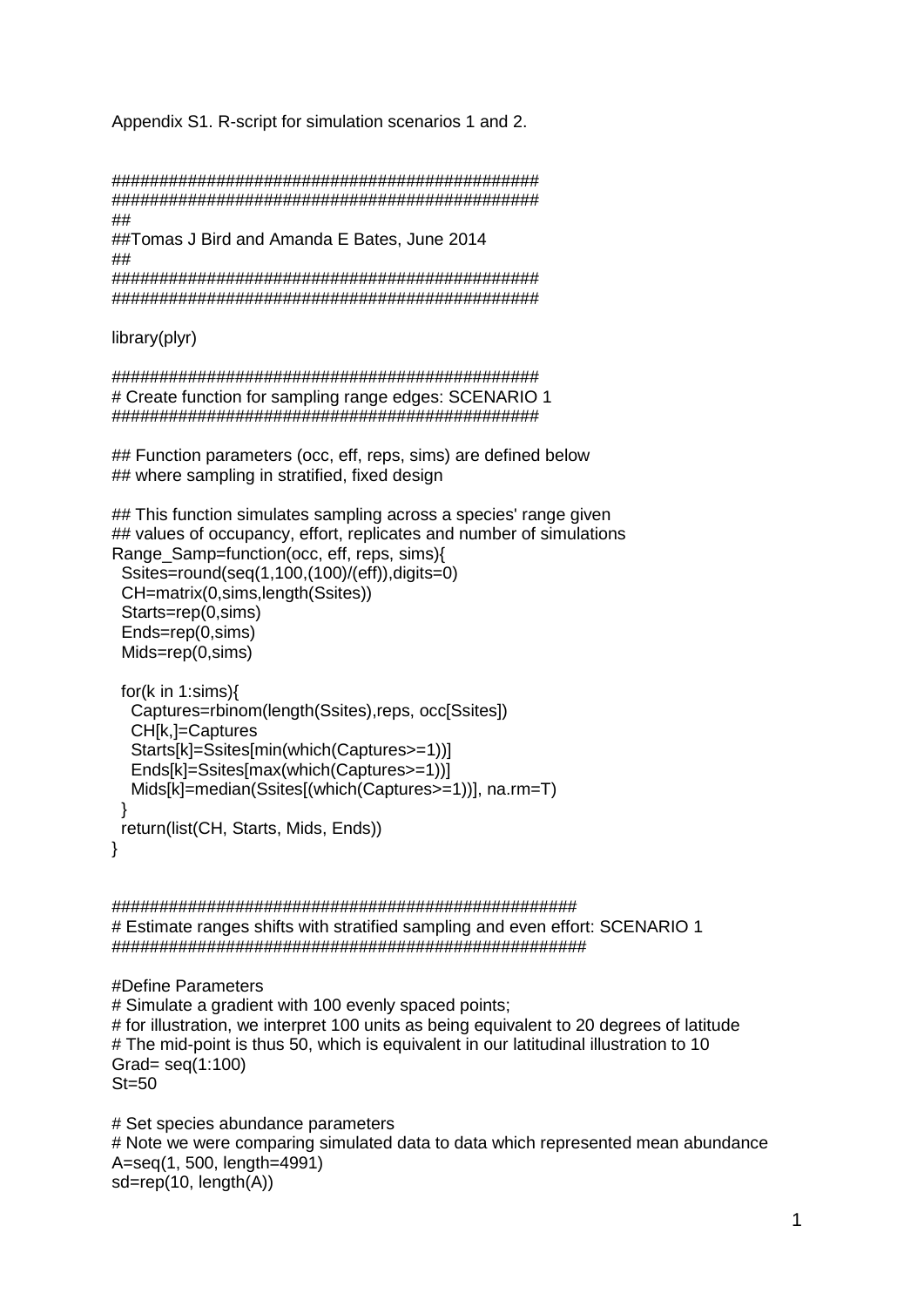# Set the units shifted (example here is +0 units along the spatial gradient # of 1 to 100 that is equivalent in our illustration to 20 degrees of latitude) # Change this value to simulate a range shift  $Rshift = 0$ 

# Simulate geographic range distributions: returns shift estimate for trailing, middle and leading range edges

St\_Abund=matrix(unlist(lapply(1:length(A), FUN=function(x){ dnorm(Grad, mean=St, sd=sd[x])\*(A[x])/max(dnorm(Grad, mean=St+Rshift, sd=sd[x])))),length(Grad),length(A)) # Allows manipulating of the edge curvature Edge=qnorm(c(0.025,0.975), St, sd[1]) Edgers=qnorm(c(0.025,0.975), St+Rshift, sd[1]) St\_Abund[which(St\_Abund>0 & St\_Abund<0.05)]=0.05 A\_out=which(Grad<Edge[1] | Grad>Edge[2]) A\_outrs=which(Grad<Edgers[1] | Grad>Edgers[2])

St\_Abund[A\_out,]=0;St\_Abund=St\_Abund/50;St\_Abund[St\_Abund>1]=1

## Ending abundance - no shift

End\_Abund=matrix(unlist(lapply(1:length(A), FUN=function(x){dnorm(Grad, mean=St+Rshift, sd=sd[x])\*(A[x])/max(dnorm(Grad, mean=St+Rshift, sd=sd[x]))})),length(Grad),length(A)) End\_Abund[which(End\_Abund>0 & End\_Abund<0.05)]=0.05 End Abund[A out,]=0;End Abund=End Abund/50;End Abund[End Abund>1]=1

# Code for assumption that the geographic range distribution has a uniform shape for comparison to results obtained when the geographic range is modelled as a normal distribuiton

# For uniform distribution, end of the distribution needs to be defined, such as End=70 ###St\_Abund=matrix(unlist(lapply(1:length(A), FUN=function(x){dunif(Grad, min=St, max=End)\*A[x]})),length(Grad),length(A))

###End\_Abund=matrix(unlist(lapply(1:length(A), FUN=function(x){dunif(Grad, min=St+Rshift, max=End+Rshift)\*A[x]})),length(Grad),length(A))

# Plot Occupancy Distributions - here no shift has occurred plot(Grad, St\_Abund[,1], type="l", ylim=c(0, max(St\_Abund, na.rm=T))) for(i in 2:length(A)){ points(Grad, St\_Abund[,i], type="l")}

plot(Grad, End\_Abund[,1], type="l", ylim=c(0, max(End\_Abund, na.rm=T)),col="red") for(i in 2:length(A)){ points(Grad, End Abund[,i], type="l",col="red")}

# Prepare data for abundance-related simulations Nsims=1000 nreps=1 Starts<-Ends<-Mids<-shift<-n\_shift\_obs<-matrix(0,Nsims,length(A)) Effort=50

# Simulate sampling of the pre- and post-sampling distributions 'Nsims' times for(i in 1: $l$ ength $(A)$ ){ pre=Range\_Samp(occ=St\_Abund[,j], eff=Effort, reps=nreps, sims=Nsims)

 post=Range\_Samp(occ=End\_Abund[,j], eff=Effort, reps=nreps, sims=Nsims) # This is a vector of the observed range difference for each simulation # in this case we have modelled a range extension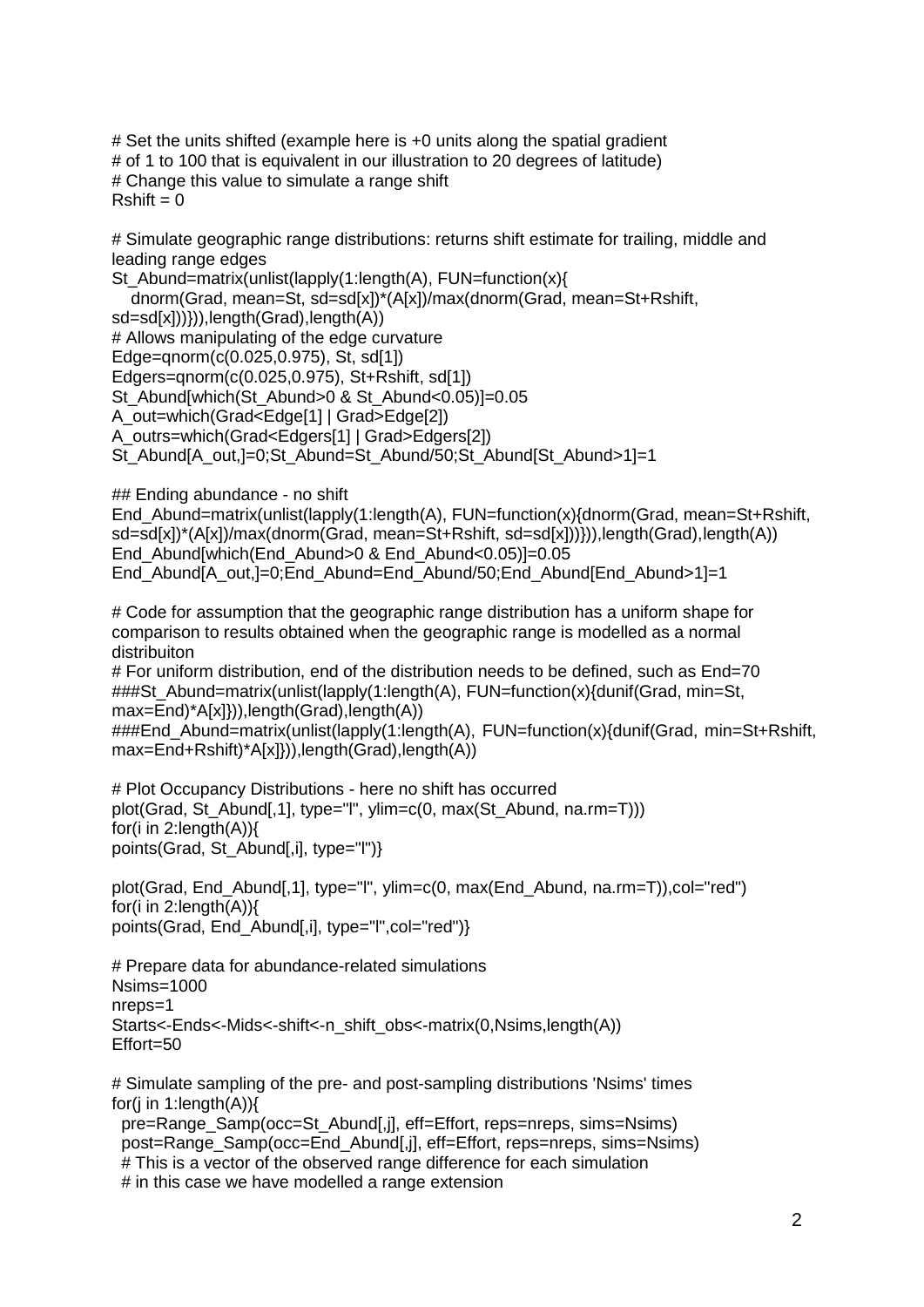####returns value for leading range edge shift[,j]=pre[[3]]-post[[3]]

}

# note that NA values are returned when the simulated range edge # for one time interval does fall within the simulated sampling area

 $loaA=loa10(A)$ obs\_shift=matrix(0,length(A)\*Nsims, 2) obs\_shift[,1]=rep(logA, each=Nsims) obs shift[,2]=shift;obs shift=data.frame(obs shift) colnames(obs\_shift)=c("log.abundance", "Diff")

## ####################################### # Estimate range shifts with variable effort: SCENARIO 2 #######################################

Nsims=1000

# Keep abundance and distribution parameters same, but change Range Shift parameter  $Rshift = 5$ 

# Simulate geographic range distributions with peak abunance equal to A St\_Abund=matrix(unlist(lapply(1:length(A), FUN=function(x){ dnorm(Grad, mean=St, sd=sd[x])\*(A[x])/max(dnorm(Grad, mean=St+Rshift, sd=sd[x])))),length(Grad),length(A)) # Allows manipulating of the edge curvature Edge=qnorm(c(0.025,0.975), St, sd[1]) Edgers=qnorm(c(0.025,0.975), St+Rshift, sd[1])

```
# Produces probability of observing a presence
St_Abund[which(St_Abund>0 & St_Abund<0.05)]=0.05
A_out=which(Grad<Edge[1] | Grad>Edge[2])
A_outrs=which(Grad<Edgers[1] | Grad>Edgers[2])
St_Abund[A_out,]=0;St_Abund=St_Abund/50;St_Abund[St_Abund>1]=1
```
## Ending abundance - shift of 5 units, which we equate to 1 degree of latitude End Abund.rs=matrix(unlist(lapply(1:length(A), FUN=function(x){dnorm(Grad, mean=(St+Rshift), sd=sd[x])\*(A[x])/max(dnorm(Grad, mean=St+Rshift, sd=sd[x])))),length(Grad),length(A)) End\_Abund.rs[which(End\_Abund.rs>0 & End\_Abund.rs<0.05)]=0.05 End\_Abund.rs[A\_outrs,]=0;End\_Abund.rs=End\_Abund.rs/50;End\_Abund.rs[End\_Abund.rs>  $1 = 1$ 

plot(Grad, St\_Abund[.1], type="l", ylim=c(0, max(St\_Abund, na.rm=T))) for(i in 2:length(A)){ points(Grad, St\_Abund[,i], type="l")}

plot(Grad, End Abund.rs[,1], type="l", ylim=c(0, max(End Abund.rs, na.rm=T)),col="red") for(i in 2:length(A)){ points(Grad, End Abund.rs[,i], type="l",col="red")}

# function for simulating sampling across species range with variable effort Range Samp R.eff=function(occ, eff, reps, sims){ Ssites=round(seq(1,100,(100)/(eff))) CH=matrix(0,sims,length(Ssites))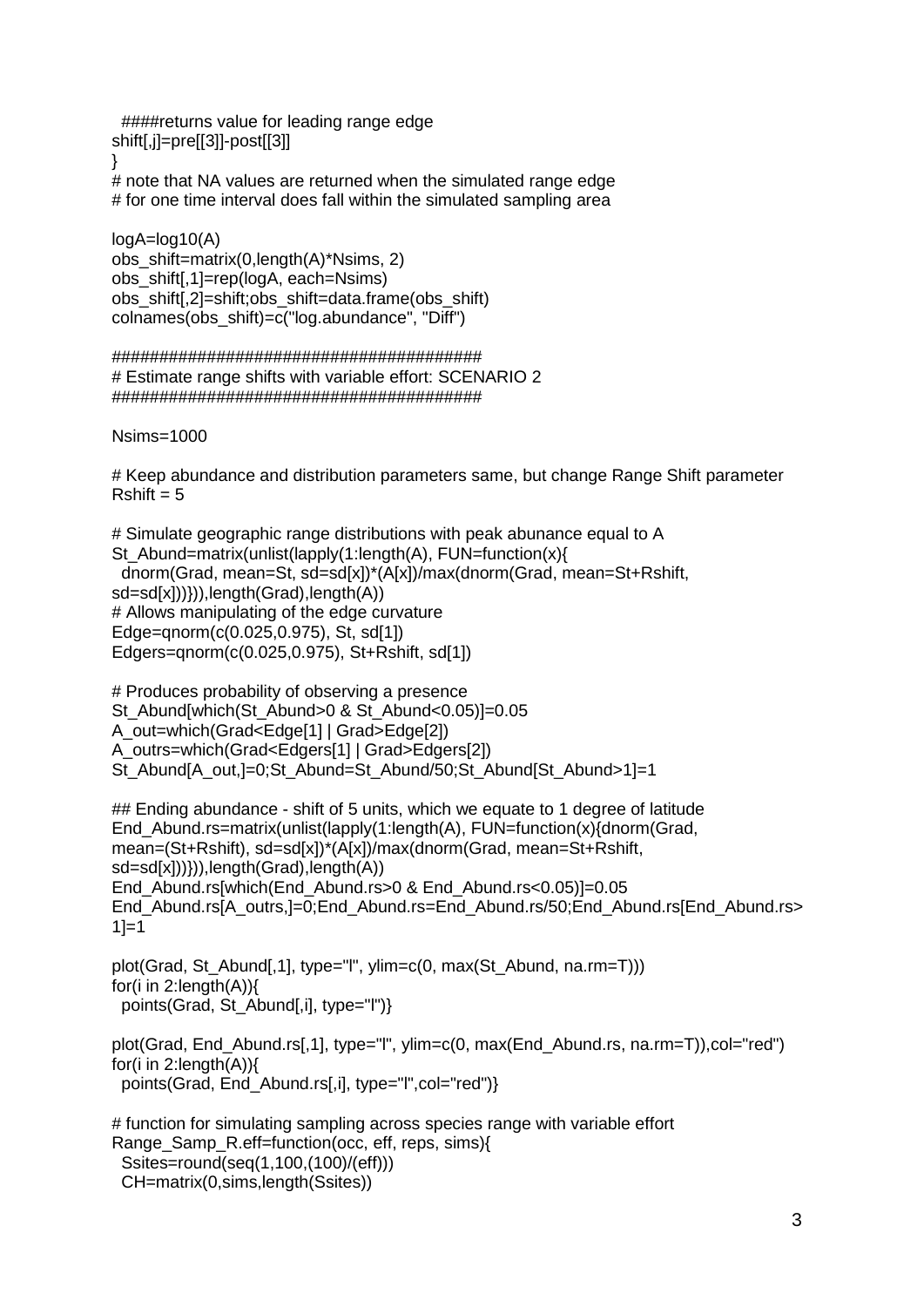```
 Starts=rep(0,sims)
  Ends=rep(0,sims)
  Mids=rep(0,sims)
  for(k in 1:sims){
   ### varies sampling effort between simulations
   neg.eff=sample(Effort,sample(0:10,1))
   ones=rep(1,length(occ))
   ones[Ssites[neg.eff]]=NA
   Captures=rbinom(length(Ssites),reps, occ[Ssites]*ones[Ssites])
   CH[k,]=Captures
   Starts[k]=Ssites[min(which(Captures>=1))]
   Ends[k]=Ssites[max(which(Captures>=1))]
   Mids[k]=median(Ssites[(which(Captures>=1))], na.rm=T)
  }
  return(list(CH, Starts, Mids, Ends))
}
# Prepare data matrices for abundance-related simulations
Starts<- Ends<- Mids<- shift2<- n_shift_obs<- matrix(0,Nsims,length(A))
Effort=50
for(i in 1:length(A)){
  ### Simulate sampling of the pre- and post-sampling distributions 'Nsims' times 
 ### Creates a historical bias in sampling effort which is similar to what was observed in
Wernberg et al. 2011
 pre=Range_Samp_R.eff(occ=St_Abund[,j], eff=(Effort+(sample(-1:3,1))), reps=nreps,
sims=Nsims) 
 post=Range_Samp_R.eff(occ=End_Abund.rs[,j], eff=(Effort+(sample(-3:1,1))),
reps=nreps,sims=Nsims) 
  ### This is a vector of the observed range differences for each simulation and in this case 
we have extracted values returned for a range extension at the trailing range edge
  shift2[,j]=pre[[2]]-post[[2]]
}
logA=log10(A)
obs_shift2=matrix(0,length(A)*Nsims, 2)
obs_shift2[,1]=rep(logA, each=Nsims)
obs_shift2[,2]=shift2; 
obs_shift2=data.frame(obs_shift2)
colnames(obs_shift2)=c("log.abundance", "Diff")
####################################
# Example Plots 
#####################################
par(mfrow=c(1,2))
par(mar=c(6,6,2,6))
# figure 1 panel a
# SCENARIO1
# convert 100 units to latitude by dividing by 5
plot((obs_shift[,2]/5)~obs_shift[,1],pch=16,xlab="log10(Abundance)", 
    ylab="Simulated Change in Latitude", cex=1,cex.axis=1.5, cex.lab=1.5, 
    ylim=c(-4,4),xlim=c(0,2.699),col="white")
```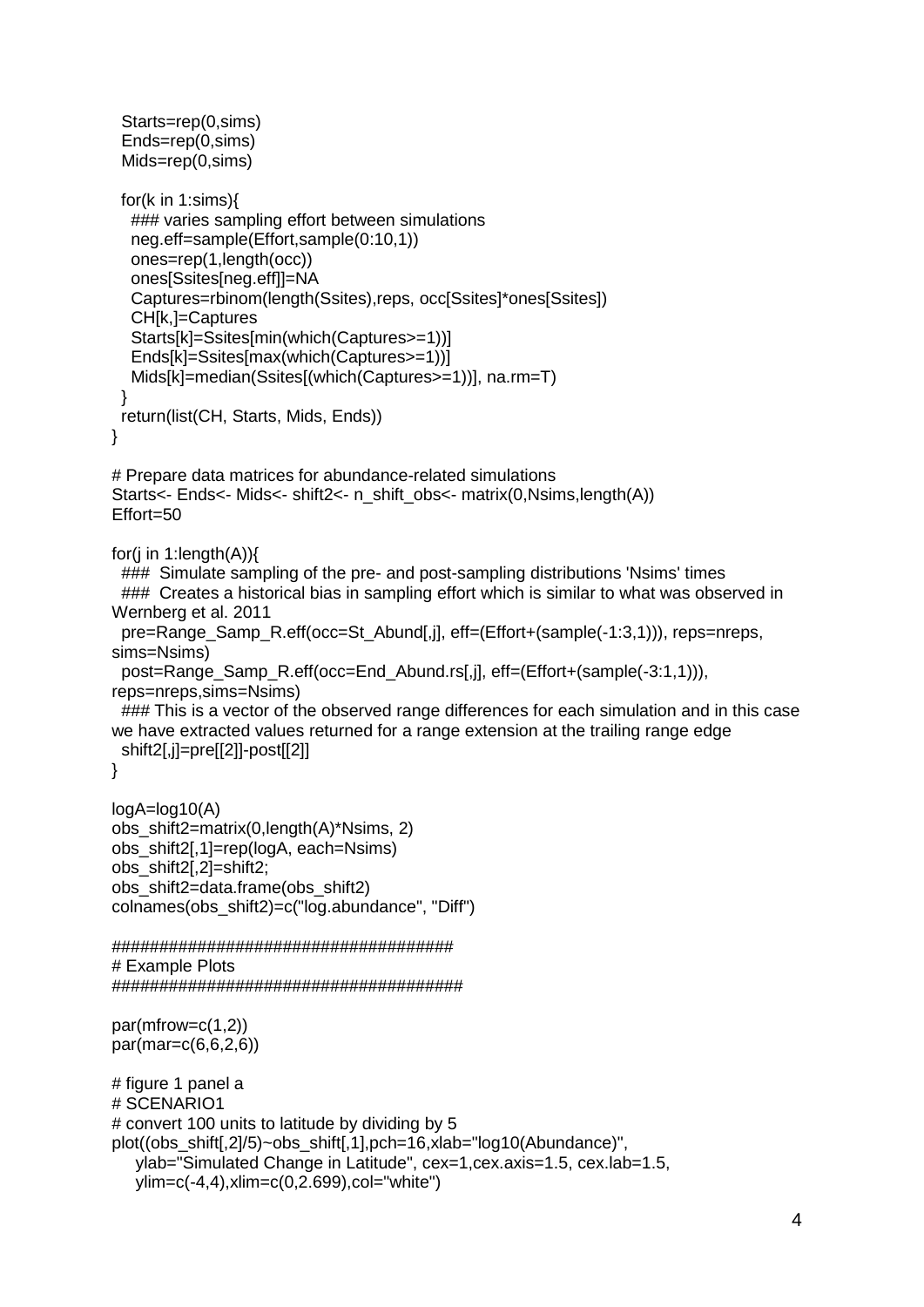```
#####plots 95th quantile of the data distribution
for(i in 1:length(A)){
  par(new=T)
  segments(logA[i],data.frame(quantile(shift[,i]/5,0.95,na.rm=T))[1,1],
        logA[i],data.frame(quantile(shift[,i]/5,0.05,na.rm=T))[1,1],
        col="orange",lwd=2)
}
arrows(0,0.45,2.7,0.45,1ty=2,length = 0,col="black",lwd=2)
arrows(0,-0.45,2.7,-0.45,lty=2,length = 0,col="black",lwd=2)
par(new=T)
prop.detected.high=ddply(obs_shift,c("log.abundance"),summarize,
prophigh=(sum(subset(Diff,!is.na(Diff))< -2.275 | 
subset(Diff, !is.na(Diff))>2.275)/(length(subset(Diff, !is.na(Diff))))))
plot(lowess(prop.detected.high[,1],prop.detected.high[,2],f=1/20),
    col="red",type="l",xaxt="n",yaxt="n",ylab="",xlab="",yaxt="n",
   lwd=2,cex=1,cex.axis=1.5, cex.lab=1.5)
axis(4.cex=1.cex.axis=1.5, cex.lab=1.5)mtext("Proportion False Shifts Detected", side=4, line=3)
# figure 2 panel a
# range shift
plot(obs shift2[,1], (obs shift2[,2]/5), pch=16,
    xlab="log(Abundance)", ylab="Simulated Change in Latitude",
    cex.axis=1.5, cex.lab=1.5, ylim=c(-6.5,4.5),xlim=c(0,2.699),col="white")
#####plots standard deviation
for(i in 1:length(A)){
  par(new=T)
  segments(logA[i],data.frame(quantile((shift2[,i]/5),0.95,na.rm=T))[1,1],
        logA[i],data.frame(quantile((shift2[,i]/5),0.05,na.rm=T))[1,1],
        col="orange",lwd=2)
}
arrows(0,(0.45),2.7,(0.45),lty=2,length = 0,col='black",lwd=2)arrows(0, (-0.45), 2.7, (-0.45),lty=2,length = 0,col="black",lwd=2)
arrows(0, (-1), 2.7, (-1),lty=1,length = 0,col="gray",lwd=4)
```

```
##################################################
```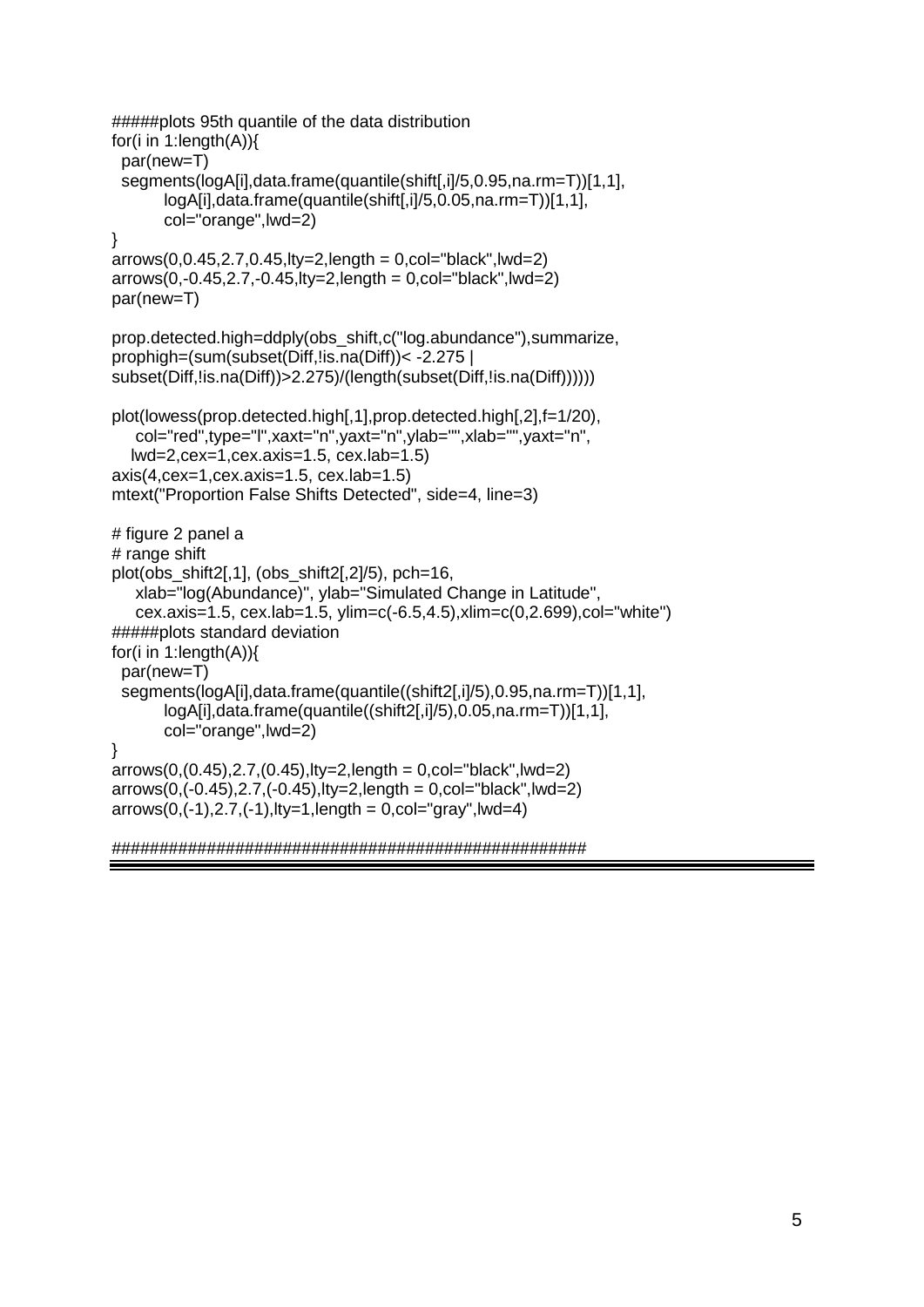Appendix S2. Qualitative abundance of the macroalgal species estimated by experts<sup>1,2,3</sup> on a qualitative scale of 1 to 5 where  $1 = \text{rare}$ ,  $2 = \text{infrequent}$ ,  $3 = \text{common}$  but low abundance,  $4$  = moderately abundant,  $5$  = highly abundant (the three experts scored algae within 2 units in all instances). Effort ratio is the number of museum records in1950 divided by the number of samples in 1990. Total sample size and change in latitude are reported in Wernberg *et al.* (2011): see main text methods.

| <b>Species</b>                | Qualitative<br><b>Abundance</b><br>index | <b>Total</b><br>sample<br>size | Change in<br>latitude |
|-------------------------------|------------------------------------------|--------------------------------|-----------------------|
| Bornetia binderiana           | 3                                        | 21                             | $-0.5$                |
| Callophycus oppositifolius    | 3                                        | 32                             | $-0.6$                |
| Carpopeltis elata             | 3.7                                      | 20                             | $-3.2$                |
| Carpopeltis phyllophora       | 3                                        | 14                             | $-0.7$                |
| Caulerpa flexilis             | 4                                        | 25                             | $-1.6$                |
| Caulerpa obscura              | 4                                        | 26                             | 0.3                   |
| Caulerpa sedoides             | 3                                        | 16                             | $-2.5$                |
| Caulerpa simpliciuscula       | 3.7                                      | 25                             | 0.3                   |
| Caulocystis uvifera           | 2.5                                      | 29                             | 0.7                   |
| Ceramium puberulum            | 2.5                                      | 12                             | 0.9                   |
| Cladurus elatus               | 3                                        | 21                             | 0.1                   |
| Claviclonium ovatum           | 1.7                                      | 28                             | 0                     |
| Craspedocarpus blepharicarpus | 3.5                                      | 18                             | $-1$                  |
| Cystophora brownii            | 3.3                                      | 16                             | $-4.8$                |
| Dasyclonium incisum           | 2.3                                      | 28                             | $-0.7$                |
| Dicranema revolutum           | $\overline{2}$                           | 12                             | 0.4                   |
| Dictyomenia sonderi           | 3.7                                      | 28                             | 0.4                   |
| Dictyomenia tridens           | 2.5                                      | 15                             | $-0.5$                |
| Dictyopteris muelleri         | 3.5                                      | 28                             | 0.1                   |
| Dictyota fastigiata           | $\overline{2}$                           | 12                             | $-0.1$                |
| Erythroclonium muelleri       | 3.5                                      | 13                             | $-1.8$                |
| Euptilota articulata          | 3                                        | 26                             | $-1$                  |
| Gigartina disticha            | 1.7                                      | 26                             | $-1$                  |
| Glossophora nigricans         | 2.7                                      | 16                             | 0.9                   |
| Griffithsia teges             | 3                                        | 12                             | $-3.1$                |
| Heterodoxia denticulata       | 3                                        | 37                             | 0.3                   |
| Hypnea ramentacea             | 4.3                                      | 38                             | 0.4                   |